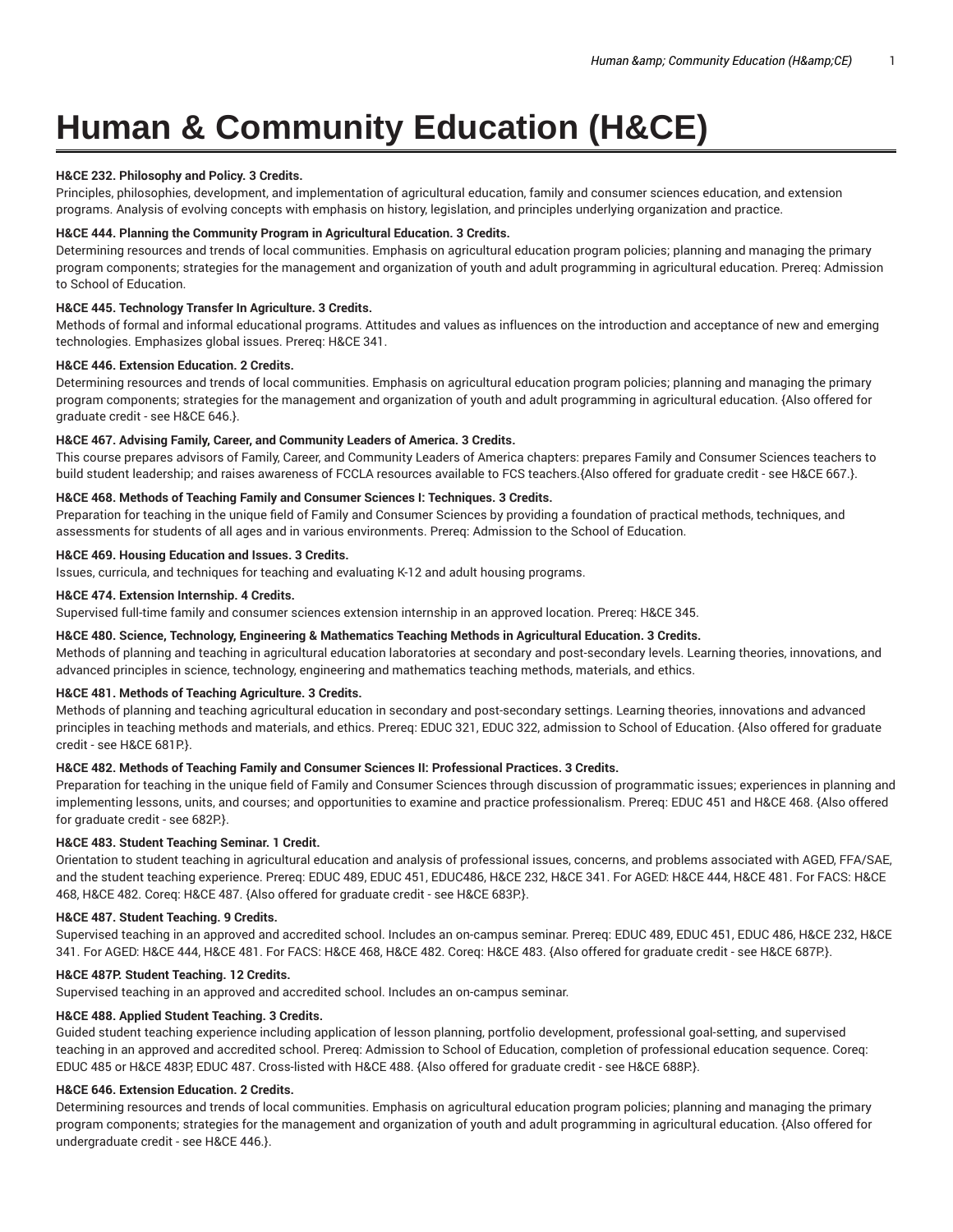# **H&CE 667. Advising Family, Career, and Community Leaders of America. 3 Credits.**

This course prepares advisors of Family, Career, and Community Leaders of America chapters: prepares Family and Consumer Sciences teachers to build student leadership; and raises awareness of FCCLA resources available to FCS teachers. {Also offered for undergraduate credit - see H&CE 467.}.

# **H&CE 668. Methods of Teaching Family and Consumer Sciences I: Techniques. 3 Credits.**

Preparation for teaching in the unique field of Family and Consumer Sciences by providing a foundation of practical methods, techniques, and assessments for students of all ages and in various environments. Prereq: Admission to the School of Education. {Also offered for undergraduate credit - see H&CE 468}.

## **H&CE 681P. Methods of Teaching Agriculture. 3 Credits.**

Methods of planning and teaching agricultural education in secondary and post-secondary settings. Learning theories, innovations and advanced principles in teaching methods and materials, and ethics. {Also offered for undergraduate credit - see H&CE 481.}.

# **H&CE 682P. Methods of Teaching Family and Consumer Sciences II: Professional Practices. 3 Credits.**

Preparation for teaching in the unique field of Family and Consumer Sciences through discussion of programmatic issues; experiences in planning and implementing lessons, units, and courses; and opportunities to examine and practice professionalism. {Also offered for undergraduate credit - see H&CE 482.}.

### **H&CE 683P. Student Teaching Seminar. 1 Credit.**

Orientation to student teaching in agricultural education and analysis of professional issues, concerns, and problems associated with AGED, FFA/SAE, and the student teaching experience. Prereq: EDUC 689P, EDUC 651P, EDUC 686P. For AGED: H&CE 681P. For FACS: H&CE 682P. Coreq: H&CE 687P. {Also offered for undergraduate credit - see H&CE 483.}.

### **H&CE 687P. Student Teaching. 9 Credits.**

Supervised teaching in an approved and accredited school. Includes an on-campus seminar. Prereq: EDUC 689P, EDUC 651P, EDUC 686P. For AGED: H&CE 681P. For FACS: H&CE 682P. Coreq: H&CE 683P. {Also offered for undergraduate credit - see H&CE 487.}.

### **H&CE 688P. Applied Student Teaching. 3 Credits.**

Guided student teaching experience including application of lesson planning, portfolio development, professional goal-setting, and supervised teaching in an approved and accredited school. Coreq: EDUC 685P, EDUC 687P. Cross-listed with H&CE 688P. {Also offered for undergraduate credit see H&CE 488.}.

### **H&CE 724. Program Development In Vocational Education. 2 Credits.**

Methods and curricula development in vocational family and consumer sciences education in accordance with state and federal guidelines. Includes long-range and strategic planning competencies.

# **H&CE 740. Vocational Philosophy and Policy. 3 Credits.**

Philosophy in developing, planning, and conducting vocational education programs at federal, state, and local levels. Importance of legislation on state and local policy-making.

# **H&CE 743. SAE/Adult Programs. 3 Credits.**

Principles of leadership, design, analysis, record keeping, student organizations, and activities in adult/youth programs. Community-based programs in adult farm business management education. Prereq: Teaching experience.

## **H&CE 746. International Extension. 3 Credits.**

The ideological and theoretical basis of world agricultural assistance programs and their effects on different sectors and classes.

## **H&CE 751. Rural Survey in Agricultural Education. 3 Credits.**

Research-type survey of the agricultural education resources unique to the local area/community, research data implications, and current technology implementation. Prereq: Teaching experience, EDUC 702.

#### **H&CE 756. Program Development and Evaluation. 3 Credits.**

Methods and procedures of long-range planning, strategic planning techniques, integrating new/emerging biotechnology, guidance and counseling, and evaluating program effectiveness.

#### **H&CE 771. Human Relations for Educators. 3 Credits.**

This course will develop an awareness of the constructivist approach to learning and the importance of effective human relations skills needed to enhance learning and well-being for all students.

# **H&CE 772. Curriculum Development in Family and Consumer Sciences. 3 Credits.**

Examination of the major concepts, philosophies, and strategies that influence curriculum decisions in family and consumer sciences programs at all educational levels. Includes assessment of curriculum goals and materials.

## **H&CE 773. Occupational Programs in Family and Consumer Science. 3 Credits.**

Planning and implementing occupational Family and Consumer Science programs in career and technical education. Focus on cooperative education, career pathways and work-based education.

# **H&CE 774. Teaching Family and Consumer Science with Technology. 3 Credits.**

This course will prepare family and consumer science teachers to use technology as a tool in their classrooms by focusing on the knowledge, skills, and attitudes necessary to effectively use a variety of technological applications.